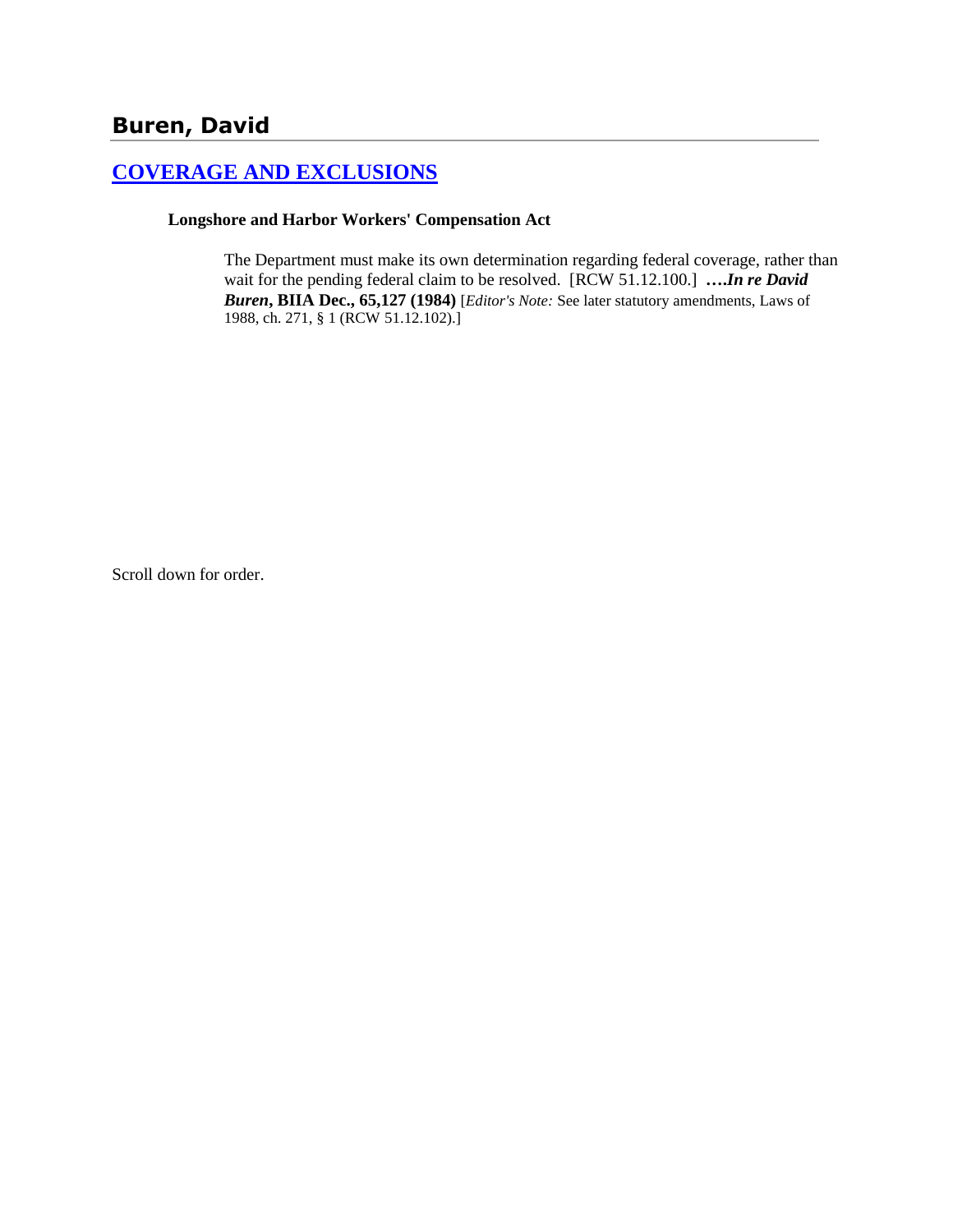#### **BEFORE THE BOARD OF INDUSTRIAL INSURANCE APPEALS STATE OF WASHINGTON**

**IN RE: DAVID L. BUREN ) DOCKET NO. 65,127**

**CLAIM NO. J-212034 ) DECISION AND ORDER**

APPEARANCES:

Claimant, David L. Buren, by Levinson, Friedman, Vhugen, Duggan, Bland and Horowitz, per William S. Bailey

**)**

Employer, Todd Shipyards, None

Department of Labor and Industries, by The Attorney General, per Linda McQuaid and William A. Garling, Jr., Assistants

This is an appeal filed by the claimant on June 14, 1983, from an order of the Department of Labor and Industries dated May 25, 1983, which adhered to the provisions of a prior order rejecting the claim for the reason that the injury occurred while in the course of employment subject to federal jurisdiction (Longshore and Harbor Workers Act). **AFFIRMED**.

## **DECISION**

Pursuant to RCW 51.52.104 and RCW 51.52.106, this matter is before the Board for review and decision on a timely Petition for Review filed by the Department of Labor and Industries to a Proposed Decision and Order issued on January 25, 1984, in which the order of the Department dated May 25, 1983 was reversed, and the claim remanded to the Department for further action as indicated, authorized or required by law.

The general nature and background of this appeal are as set forth in the Proposed Decision and Order, and shall not be reiterated herein.

Quite clearly, we think, the claimant was engaged in a maritime occupation. For that matter, it does not appear that there is really any dispute herein as to that proposition. His job was that of a shipscaler which involved scraping, chipping and clean-up aboard ships which, the claimant's trial brief states, were "in the water as well as on land (in dry dock or being constructed on the ways)." The federal Longshoremen's and Harbor Workers' Compensation Act (the federal Act) provides:

> "Compensation shall be payable under this Chapter in respect of disability or death of an employee, but only if the disability or death results from an injury occurring upon the navigable waters of the United States (including any adjoining pier, wharf, dry dock, terminal, building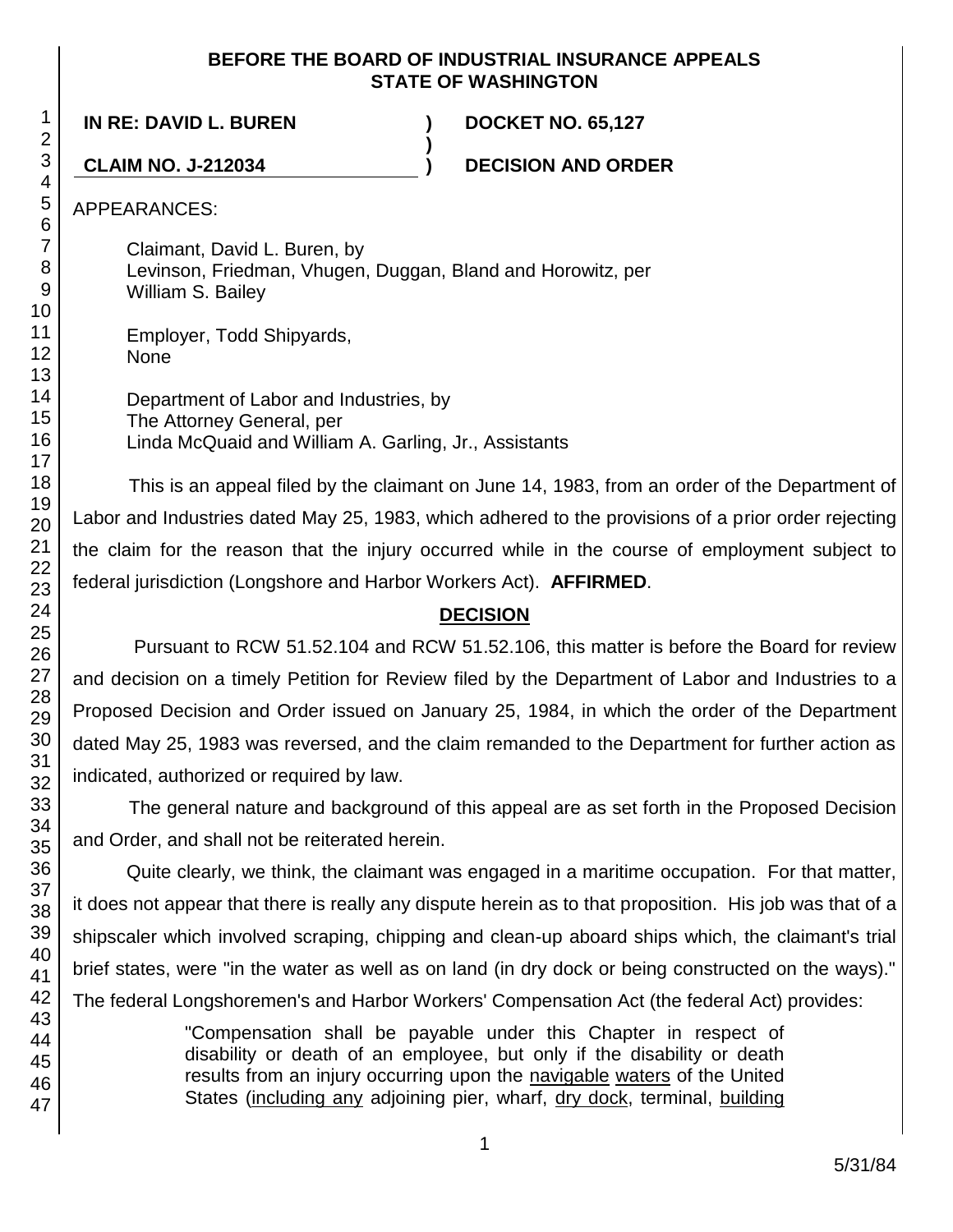1 47 way, marine railway or other adjoining area customarily used by an employer in loading, unloading, repairing, or building a vessel)." (Emphasis supplied) 33 U.S.C.A. § 903(a). Thus, it would appear to be indisputable that Mr. Buren's claim is covered under the federal Act. In point of fact, the claimant's trial brief notes that he has filed a claim for benefits for his asbestosis under the federal Act. This being the case, the claimant's claim for asbestosis under our state's Workers' Compensation Act is foreclosed by RCW 51.12.100, to wit: "The provisions of this title shall not apply to a master or member of a crew of any vessel, or to employers and workers for whom a right or obligation exists under the maritime laws for personal injuries or death of such workers." (Emphasis added) The fact that the claim herein is predicated on an "occupational disease" rather than an "injury" is of no legal consequence inasmuch as the two terms are synonymous under the federal Act. Specifically 33 U.S.C.A. § 902(2) provides: "The term 'injury' means accidental injury or death arising out of and in the course of employment, and such occupational disease or infection as arises naturally out of such employment..." (Emphasis supplied). The claimant, however, contends that RCW 51.12.100, supra, cannot legally bar his claim for benefits under our state Act prior to a formal adjudication of his claim under the federal Act by the federal authorities. The claimant's position in this regard is set forth in his trial brief as follows: "Until such time as Mr. Buren is adjudicated to have a remedy under the federal statute, RCW 51.12.100 cannot act as a bar to his recovery under the Washington Workmen's [sic] Compensation Act. By definition, no right or obligation exists under the federal maritime laws for the loss of pulmonary function sustained by the claimant until there is a formal adjudication. Mere filing for benefits under the federal law does not mean he will receive them." We do not agree. In our opinion, the provisions of RCW 51.12.100 make it incumbent upon the Department in those cases involving maritime employment to make its own determination as to federal coverage for the purpose of determining if our Act is applicable to the claim. Our decision in this regard accords with the court's disposition in the most recent case of Lindquist v. Department of Labor and Industries, 36 Wn. App. 646 (1984), wherein the court made its own determination as to coverage of the claim therein under the state and federal Act despite the fact that the claimant